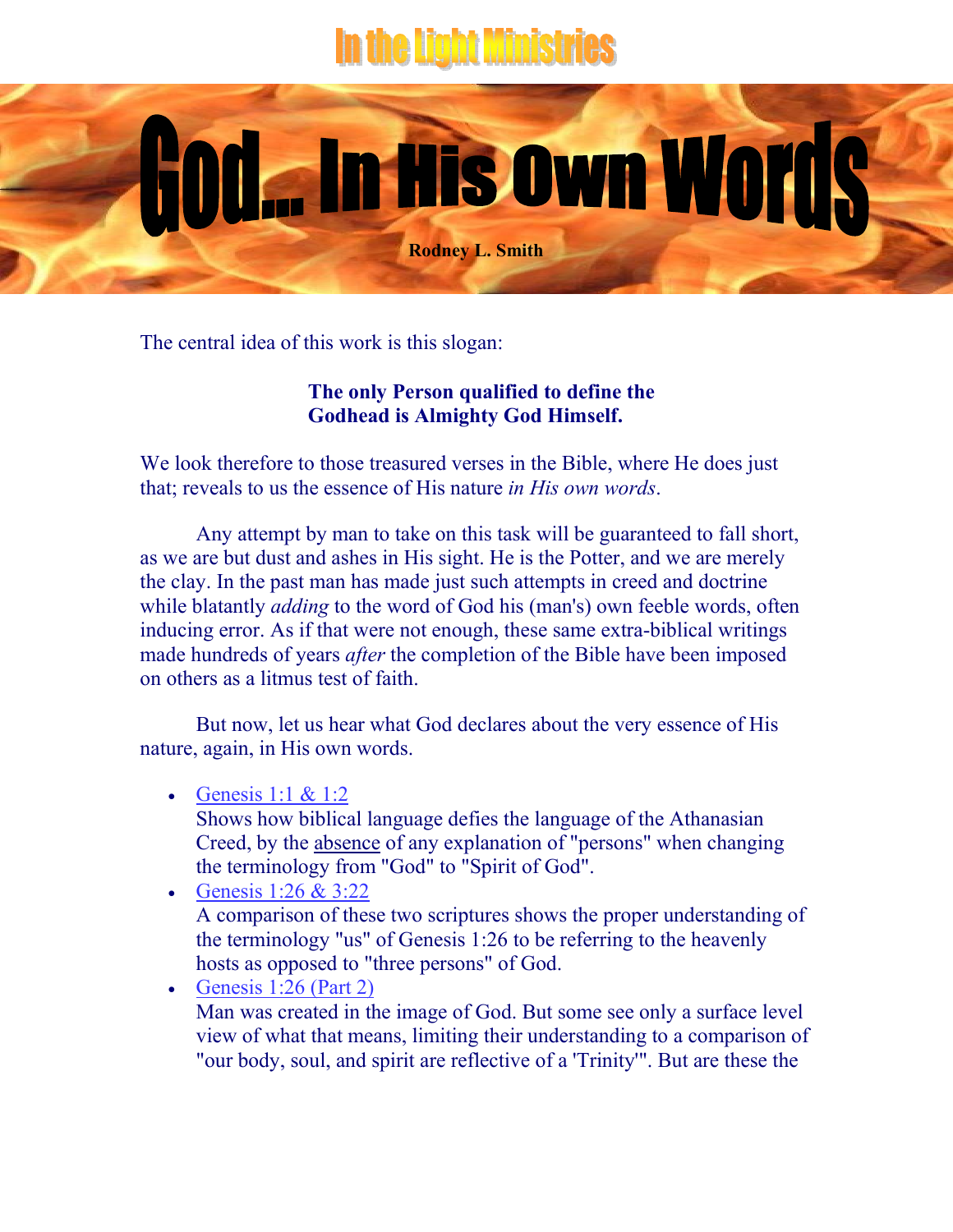true attributes to which God was referring or is there much more? Let's look.

• Deuteronomy 6:4

Directly defines God to Israel as being "one".

• Proverbs 30:5

Warnings from God not to add to His word. This should be strongly considered when reading the late fifth or early sixth century A.D. writing called the 'Athanasian Creed'.

• Isaiah 9:6

Directly calls the Son of God prophesied here to be born, "the everlasting Father," in plain, clear, black and white text.

• Isaiah  $43:11$ Since God declares that "besides me there is no Savior", then Jesus

Christ must Himself be that very Person of God.

• Matthew 18:20

Shows by implication that Christ Himself is the Person of the Holy Spirit, since He states that it is He Himself in the midst of His believers.

• Matthew 28:20

Since Jesus declares, "I am with you always," implies that He Himself is the Person of the Holy Spirit.

• Luke 1:35

Declares that it was the Holy Ghost who overshadowed Mary to cause the conception of the Lord Jesus. Since the Holy Ghost is the father of the child Jesus, then the Person of the Holy Ghost has to be the very Person of the Father. This in itself seals the fact that God, the Father, and the Holy Spirit are absolutely one, not multiple persons.

• John 1:1  $& 1:14$ 

Shows how the term "Son" is misapplied when used before the incarnation of the Word. The accurate term to use for He who became "the Son" prior to Jesus' birth is "the Word".

- $\bullet$  John 4:24 Definition that "God is a Spirit" as given directly by Jesus Christ. Since God is a Spirit, it is impossible that there be more than one divine Spirit.
- John  $8:24, 58, 59$ Jesus declares that He is *the* "I AM", not the "second person" of a Trinity.
- John  $14:7 14:10$ Shows how the Person of the Father *is* the Person of Jesus Christ
- John 14:17 Shows how the Person of Jesus *is* the Person of the Holy Spirit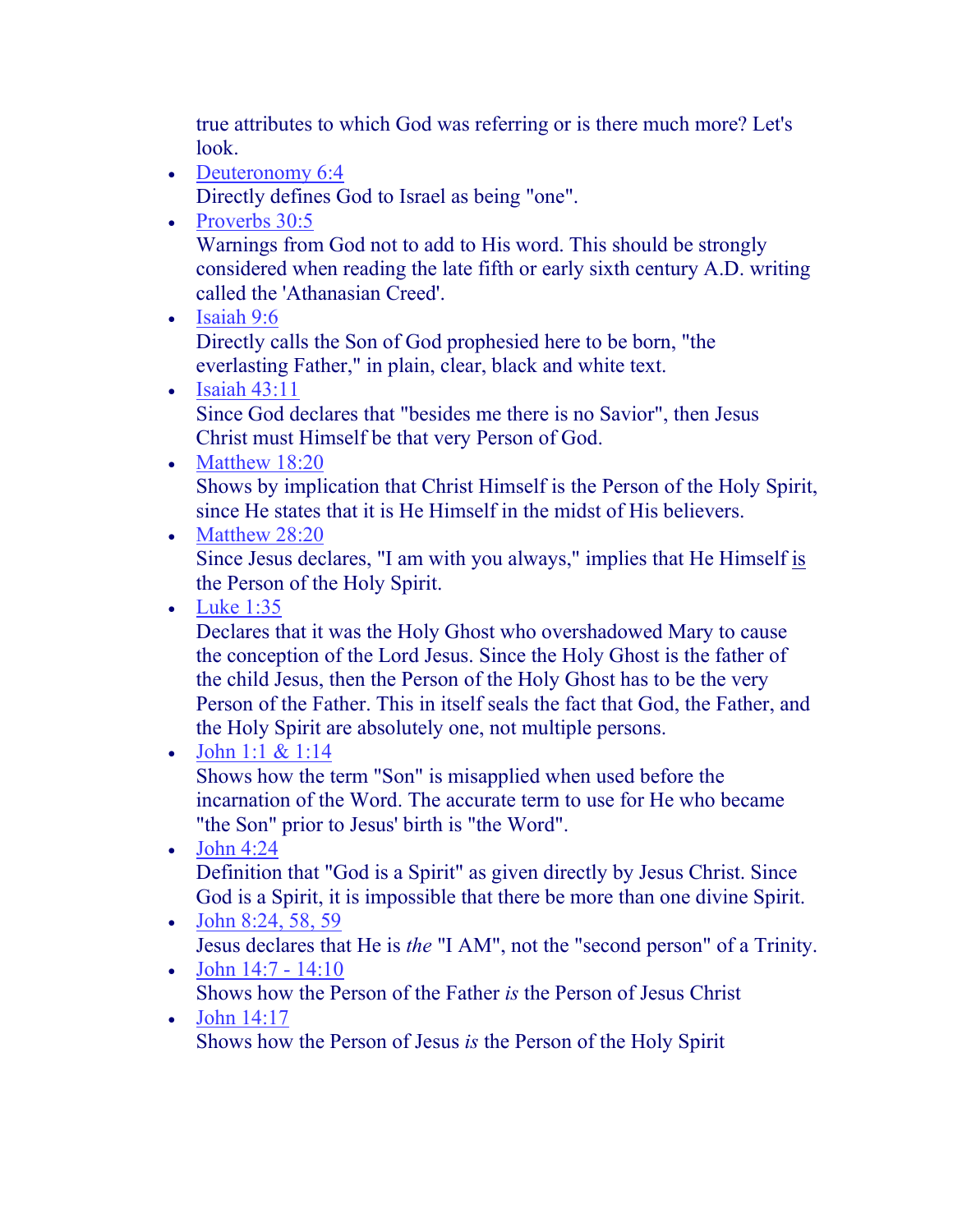• Romans 8:9

Directly calls the "Spirit of God", the "Spirit of Christ" in the same breath. This is highly related to John 14:17.

- Colossians 2:9 Declares that "all the fullness of the Godhead" was present in Jesus Christ, not "1/3" of a "trinity".
- $\bullet$  1 Timothy 3:16 Declares that God Himself was manifested in the flesh, not a "second divine person".
- Hebrews 1:3

The only time that the word "Person" appears in the New Testament with reference to God, and it is in the singular form. It is also all-inclusive, referring to the Son, Jesus Christ, as "the exact representation" of the Father's "Person". Thus the Person of the Son is the Person Father manifested in visible form. The visible human Person is the "image" and "exact representation" of the invisible divine Person. Note the phrase "exact representation of His Person" once again. Jesus did not come as "three Persons"; He came as a single human Person. Therefore, as "God… manifested in the flesh" and as "the exact representation of His Person," Jesus Christ, by coming as one Person, reveals that God is only one Person.

 $\bullet$  1 John 5:7 and 8

In the incredible *difference* between the ending of these two verses, the oneness of God's nature is revealed.

• Revelation 1:8 Jesus calls Himself directly, "the Almighty".

Here is a thought to follow this reading of God's own words describing Himself. It is perfectly natural for men to begin to imagine what God must be like after they learn of Him. They begin thinking of what they might see at the time of Christ's return, or what they will behold in Heaven, the Millennial Kingdom, etc. But when assuming the huge responsibility of communicating to others the Gospel of Jesus Christ, we must constrain ourselves to the use of the same language He uses (the same wording in whatever dialect) and to the same concepts which He has revealed to us. In so doing the Church will be speaking the same thing and the same Gospel which we have received commandment from Christ Himself to proclaim.

In limiting ourselves to the use of God's own definitions of Himself, the Church can avoid debates and divisions caused by Scripture-altering, extrabiblical teachings and writings as in the case of the Athanasian Creed and other